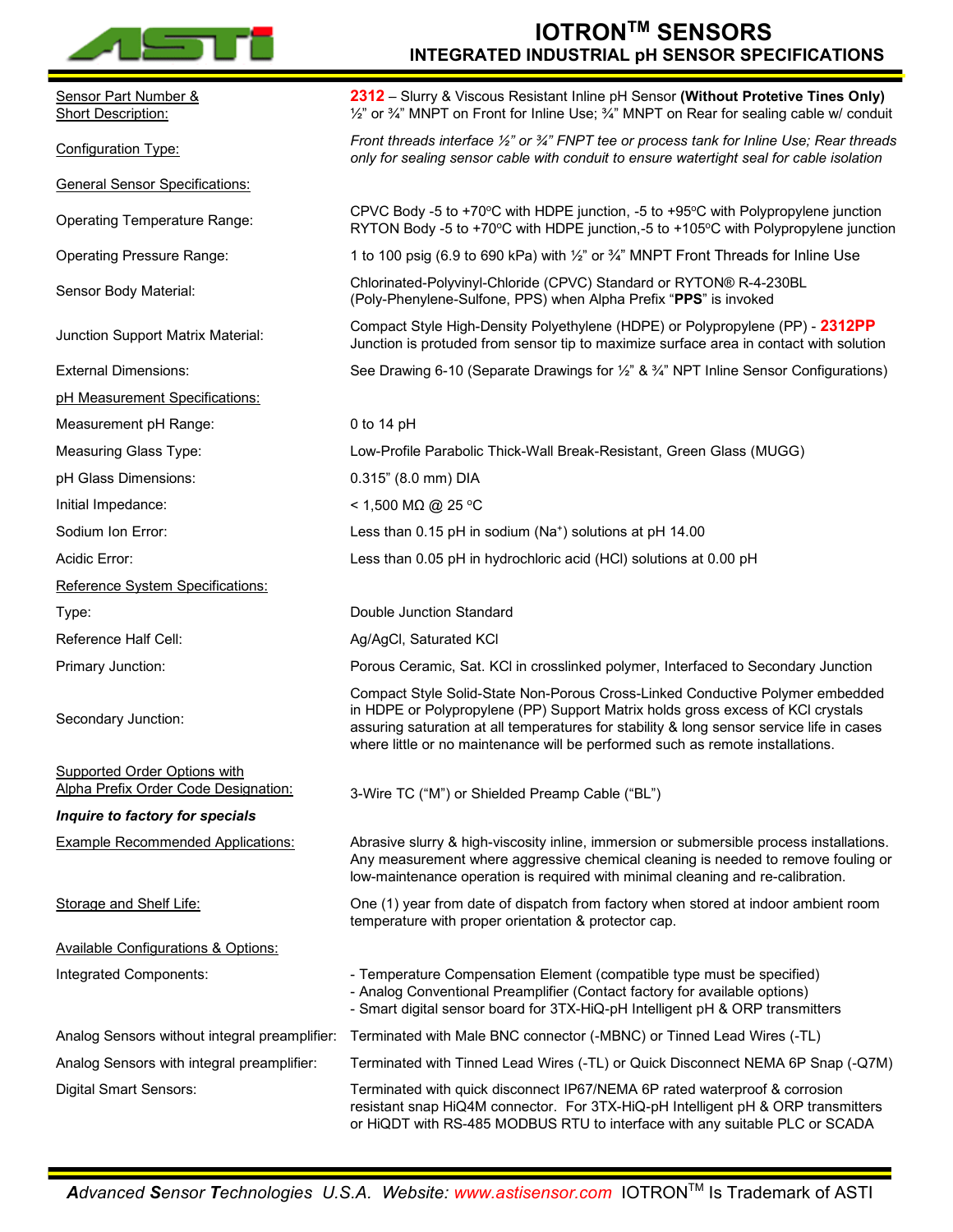

| ⋖<br>$\Omega$ |
|---------------|
|---------------|